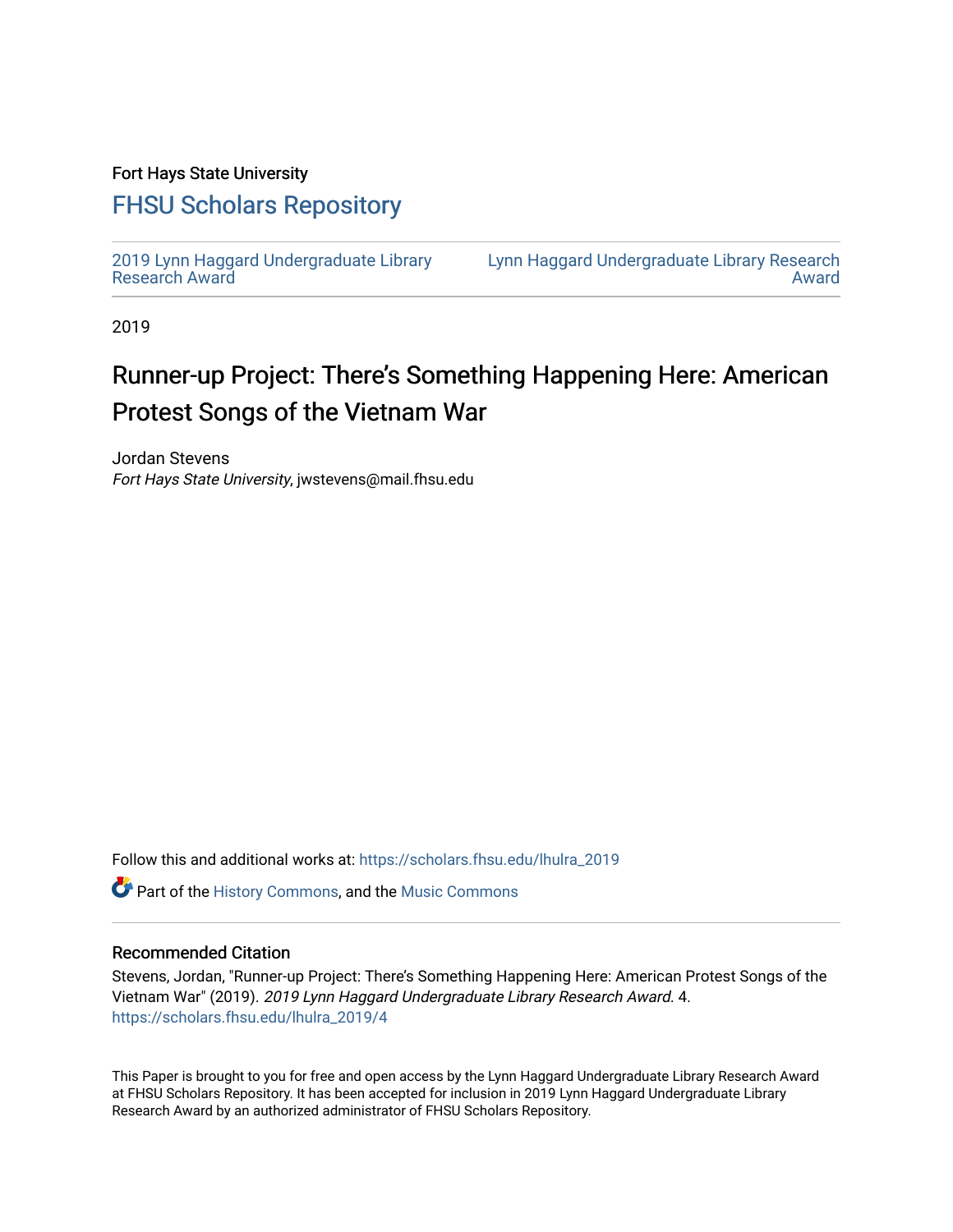There's Something Happening Here: American Protest Songs of the Vietnam War

> Jordan Stevens Historical Methods Ms. Marquess November 7, 2018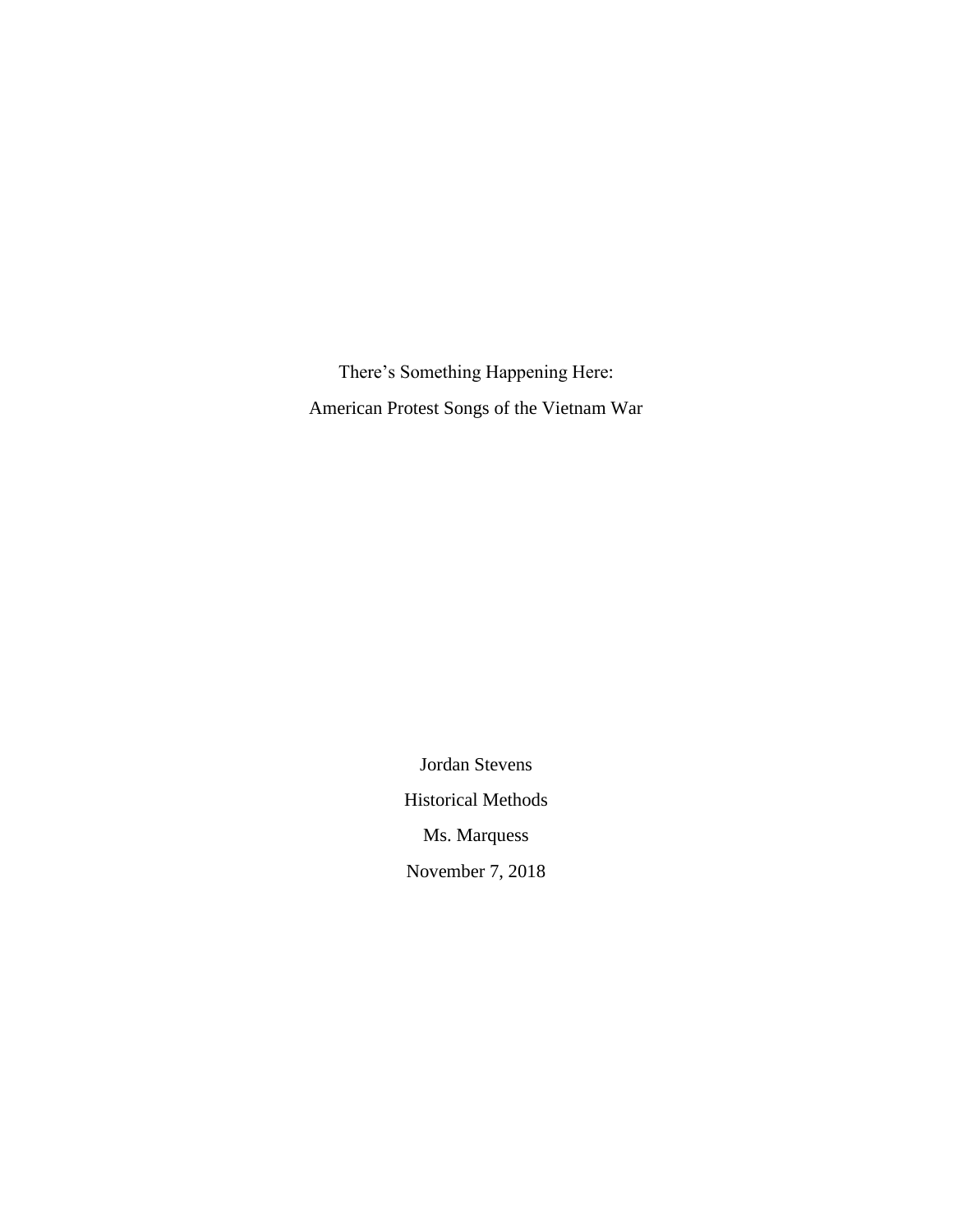Americans have been singing protest songs since the inception of the nation and the idea of protesting through music is as old as music itself. The earliest and most well-known American songs and hymns of protest were patriotic songs like "The Star-Spangled Banner" and the "Battle Hymn of the Republic" that were written during the War of 1812 and the Civil War respectively.<sup>1</sup> The effectiveness of protest songs of the era was limited though, as the only people who heard the song were the people in attendance at the performance. This changed in the late  $19<sup>th</sup>$  century with the invention of the phonograph. Later versions of the phonograph were called record players and Americans used them to listen to popular music, and in the early 20<sup>th</sup> century several advancements were made in radio technology, allowing even more Americans the ability to listen to the popular music of the time. By the time that Franklin Roosevelt gave his famous "Fireside Chats", tens of millions of Americans owned a radio. In 1941, out of 82 million American adults, 54 million tuned in to hear Roosevelts broadcast on the radio.<sup>2</sup> These technological advancements that allowed more Americans to listen to music in their homes made music more popular as a hobby and gave protest songs a larger platform.

Along with the technology to listen, inspiration for the songwriters was abundant in the  $20<sup>th</sup>$  century and protest songs became an important part of American musical culture. Many  $20<sup>th</sup>$ century musicians found inspiration in issues like fighting both world wars, the great depression and workers' rights, and movements that supported women's and civil rights. All of those issues have had protest songs written about them, but the songs were not integral to the movement overall. The protest movement that most relied on song in America were the popular protests of

l

<sup>1</sup> R. Serge Denisoff, Songs of Protest, *War and Peace: A Bibliography and Discography* (Santa Barbara, CA: ABC-Clio, 1973), x-xi.

<sup>2</sup> Christopher H. Sterling. "The Fireside Chats" Library of Congress, Franklin D. Roosevelt (1933-1944)(2002) Date Accessed October 17, 2018https://www.loc.gov/programs/static/national-recording- preservationboard/documents/FiresideChats.pdf.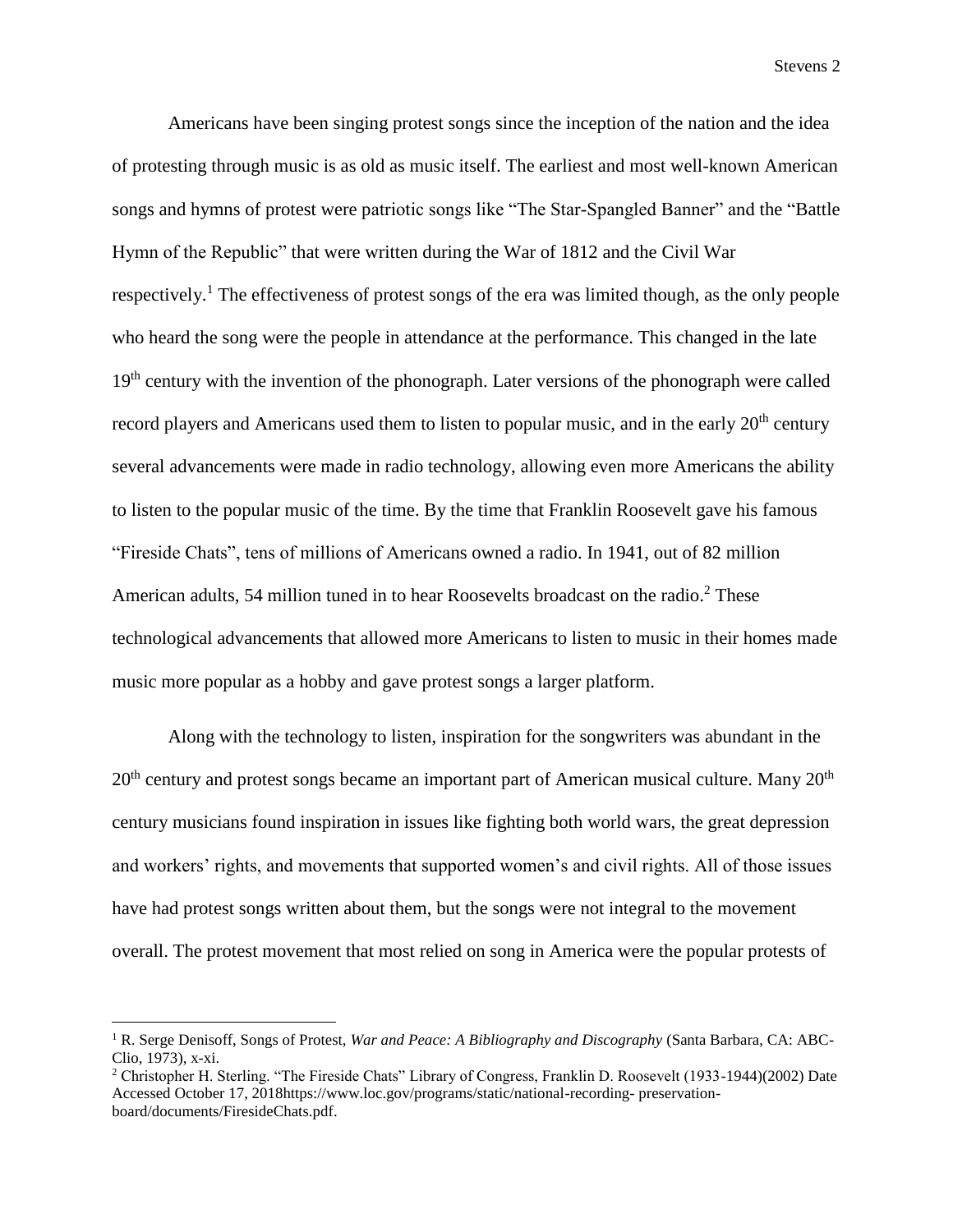the Vietnam War. Juan Rene Carillo argues that the protest song was the most influential aspect of the protest of the war.<sup>3</sup> Some of the most enduring and recognizable protests songs ever came from the Vietnam War era, like Buffalo Springfield's "For What It's Worth" and "Fortunate Son" by Creedence Clearwater Revival. Most Americans have probably heard both songs so many times that the words stop meaning anything, but at the time of their release they were two of the most relatable and hard-hitting songs on the radio. Besides being relatable because of the lyrics, many Vietnam War protest songs were catchy, aesthetically pleasing songs and that obviously increases any songs popularity. The backdrop of the Vietnam War only boosted the popularity of these protest songs. The Vietnam War created a political and social climate from which the most influential songs in modern American protest music were produced. These songs are remembered for their biting criticisms of several different aspects of the war like young people bearing the burden of fighting the war, the draft, the president, and the whole idea of war.

The overconfidence of American leadership was a huge factor in the blunders of the Vietnam War, but the U.S. military gave them several reasons to be confident since the turn of the 20<sup>th</sup> century. In 1898, the United States went to war with Spain over the sinking of an American ship in Havana Harbor and soundly defeated them in about three months. The American victory in the Spanish-American war brought with it a new sense of patriotism and independence. This little war gave the U.S. a new identity as a colonial power that had no problem interfering in world affairs and a power recognizable on the world stage. With this newfound military power, the U.S. took their troops to Europe and assisted the allies in winning the first world war and did the same twenty years later in WWII. By the end of WWII, there was

<sup>3</sup> Juan Rene Carillo, "The Influence of Protest Songs on the U.S. Public: A Vietnam War Perspective" (Master's thesis, The University of Texas at El Paso, 2014) 3, Accessed October 5, 2018, ProQuest Dissertations & Theses.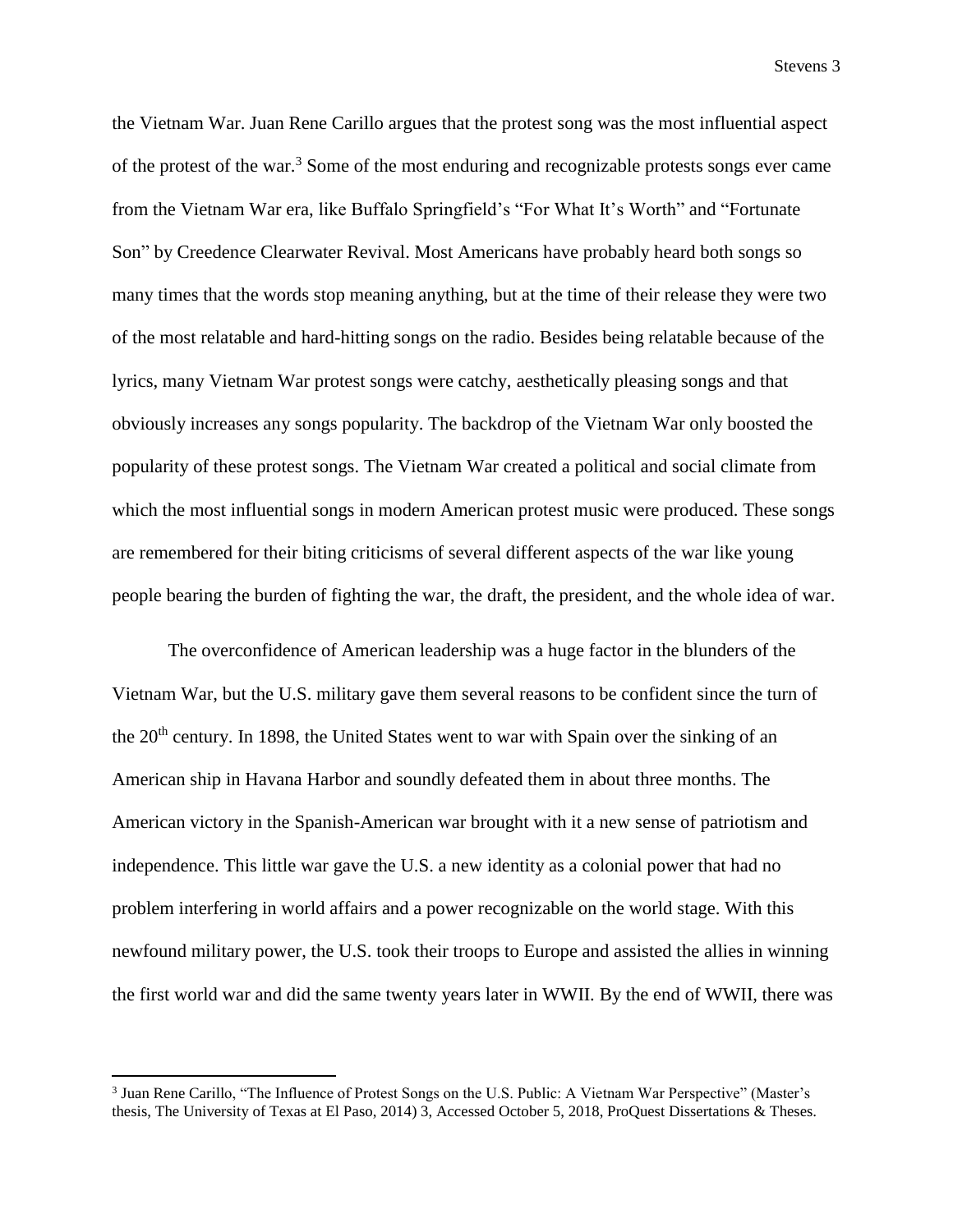a new threat on the world stage in the eyes of Americans and that threat was communism. The devastation of WWII left two superpowers in the world, the USA and the Union of Soviet Socialist Republics (USSR). They were uneasy allies during the war, but their conflicting ideologies created a rift after the war. The USSR occupied several eastern European countries after WWII and U.S. officials were worried that other European and Asian countries would fall into the communist fold. The United States responded with a policy of containment while the USSR attempted to spread communism, and this was the underlying cause of the Cold War. <sup>4</sup> The Cold War was sometimes fought in the form of proxy wars in places like Korea and Vietnam. In Korea, containment was successful, and the Korean peninsula has been in the same political situation ever since, but it would not go so well in Vietnam. Vietnam was a French colony struggling to gain independence in any way possible, it just so happened that the party fighting for independence was also communist. The communist Vietnamese were called the Viet Minh and they fought a guerilla style war against the established and trained military forces of the French. President Truman decided to send aid to the French, which was hypocritical because America, a former colony, was helping the French maintain control of a colony. When President Dwight Eisenhower was elected, he decided that money and supplies was not enough, and this was no longer a fight to help the French, but to stop the spread of Communism, so he sent a small number of military advisors to help the South Vietnamese strategize. Even with American support the French lost their dominance over the country after losing decisively to the Viet Minh. Vietnam was partitioned in half, with the Viet Minh taking the Northern half and the Southern half became a new country called South Vietnam. However, the fighting would not stop for the

<sup>4</sup> Amanda Carr-Wilcoxson, "Protest Music of the Vietnam War: Description and Classification of Various Protest Songs" (master's thesis, East Tennessee State University, 2010) 9, Accessed October 5, 2018, ProQuest Dissertations & Theses.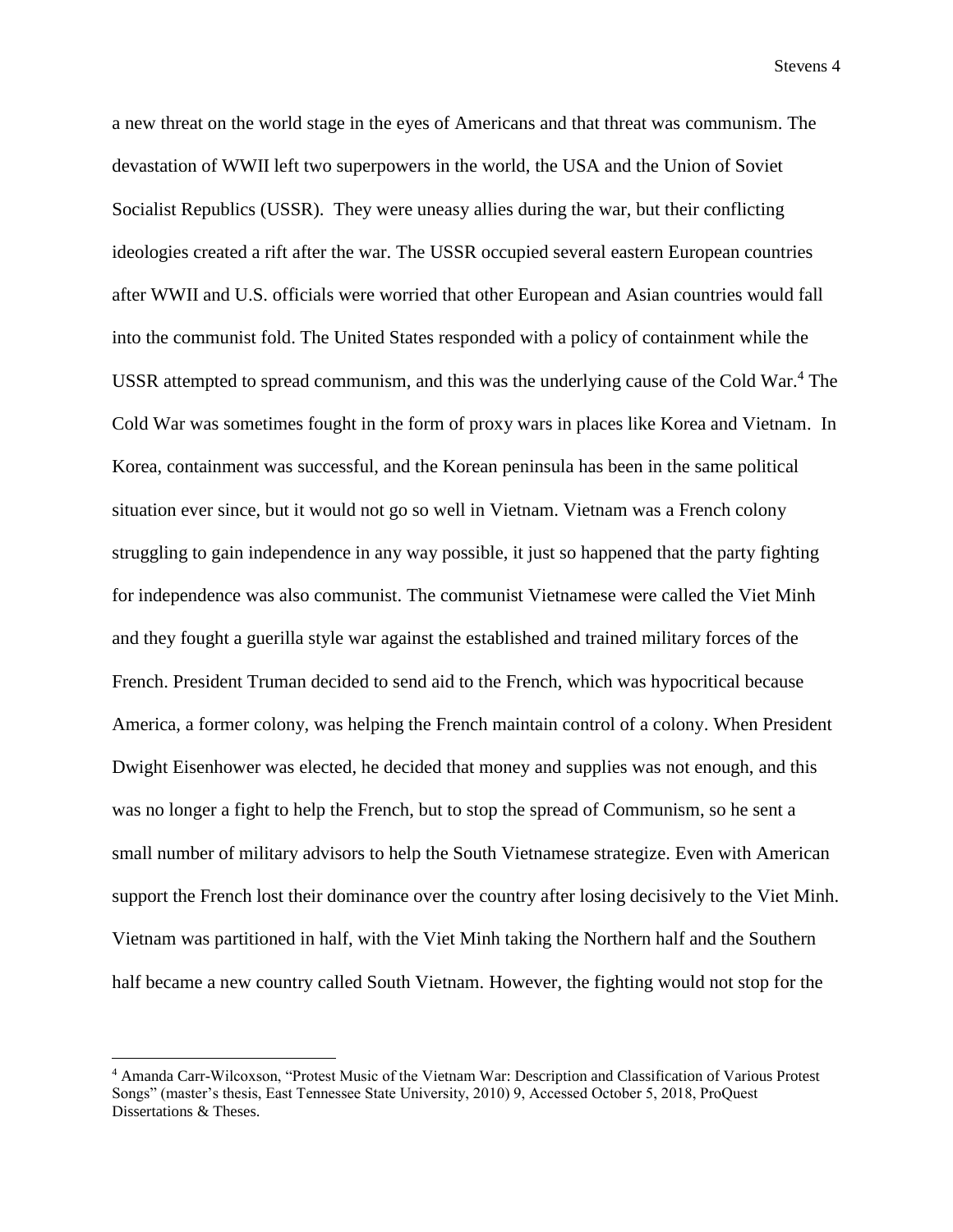Viet Minh, now called the North Vietnamese Army, who turned their attention and began fighting the U.S. backed South Vietnamese. At the conclusion of his term, Eisenhower advised the incoming President Kennedy to do whatever he could to stop a communist takeover of Vietnam. <sup>5</sup> Lyndon Johnson took over the situation after the abrupt assassination of Kennedy and further escalated the war. President Nixon took office in 1969 when U.S. troop levels reached their peak at about 543,400. <sup>6</sup> Vietnam was an issue passed from one president to the next for three decades, and U.S. involvement escalated until there were hundreds of thousands of young Americans fighting and dying in Vietnam. This escalation was carried out in secrecy and without the consent of congress, and therefore without the consent of the American people.

The Vietnam War started as a fight for independence that spiraled out of control when the U.S. got involved. The war was extremely unpopular in America and especially unpopular with the young men that were sent to fight a war that they never asked for. This unpopularity coupled with the American tradition of protest created an opportunity for musicians to tap into the feelings felt by the people that listened to their songs. Many musicians that protested the war were young people who felt the same way as their listeners and had the same chances of being sent off to the war. Musicians and artists from every genre and style of music had their versions of protest songs, but the most popular and important genres of the time were Rock, Folk, and Soul or Rhythm & Blues music. These musicians did what they did best and wrote about their feelings and explained their grievances. Songs like "For What It's Worth" mention "Young people speaking their minds, getting so much resistance from behind", but speak their minds was

<sup>5</sup> David Anderson, ed., *The Columbia History of the Vietnam War* (New York, NY: Columbia University Press, 2011), 134.

<sup>6</sup> Kevin Hillstrom, Laurie Collier Hillstrom, and Diane M. Sawinski, *Vietnam War Reference Library* (Detroit, MI: UXL, 2001) xix.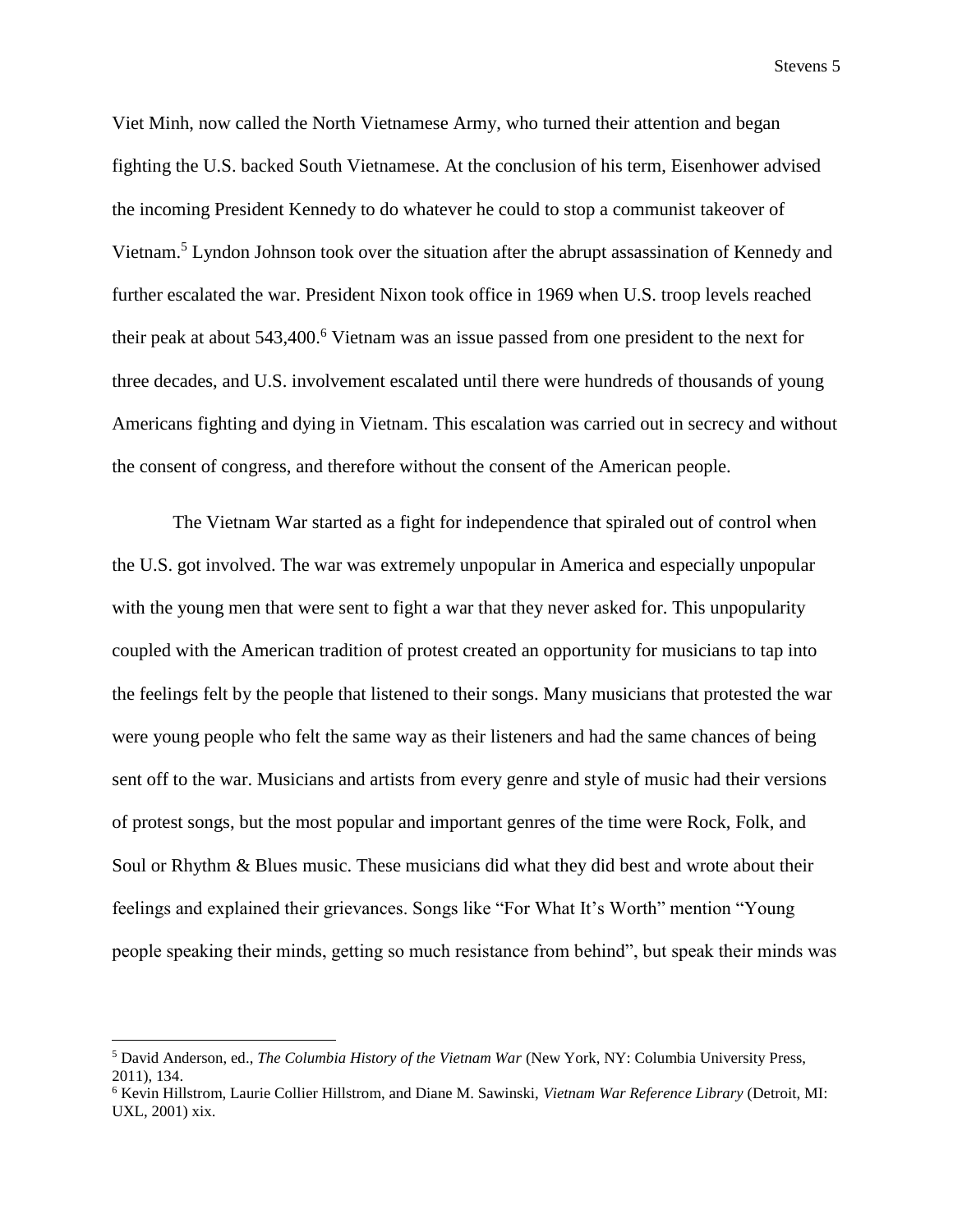about all they could do when this song was released.<sup>7</sup> For a majority of the years that the United States was in Vietnam, the voting age was 21, but eligibility for the draft started at age 18. Barry McGuire's "Eve of Destruction" perfectly satirizes the issues stating, "you're old enough to kill, but not for voting".<sup>8</sup> This line encapsulates what many millions of young Americans were feeling, hopelessness. The U.S. forced these kids that could not vote to go to a country halfway across the world to kill people who were just fighting for their own independence. According to James E. Perone, some radio stations and networks banned "Eve of Destruction", but it still managed to become a billboard #1.<sup>9</sup> The voting age was lowered in 1971, after years of sending unrepresented young people to die and kill, but by then the war was coming to a close and it did not help the thousands and thousands of young U.S. troops already in Vietnam. Songwriters like Phil Ochs shared the same sentiments in his song "I Ain't Marching Anymore", but Ochs points out that "It's always the old to lead us to the war, it's always the young to fall".<sup>10</sup> Young people in America felt especially put upon because this seemed to be a war only a few old men in powerful positions wanted, and most of the young people that actually fought did not want any part of it. The U.S. bestowed a great burden upon the young men of America and this not only made the kids angry, but their parents as well.

An overlooked aspect of the mistake that was the Vietnam war, is the effect on the parents that sent their child to war. "Backlash Blues" was a popular protest song, performed by Nina Simone, that tells the story of a mother who sends her son to Vietnam and is left in America

<sup>7</sup> Buffalo Springfield, "For What It's Worth" Recorded December 5, 1966. Streaming audio, accessed September 15, 2018, https://open.spotify.com/album/3PkdGRruLnJ9zCtANiDrpB.

<sup>8</sup> Barry McGuire. "Eve of Destruction" Recorded July 15, 1965. Streaming audio, accessed September 21, 2018, https://open.spotify.com/search/results/eve%20of%20.

<sup>9</sup> James E. Perone, *Songs of the Vietnam Conflict* (Westport, CT: Greenwood Publishing Group, 2001) 10. <sup>10</sup> Phil Ochs "I Ain't Marching Anymore" Recorded 1964. Streaming audio, accessed October 15, 2018,

https://open.spotify.com/album/28XoBuuNDXciDAdfEgDMg6.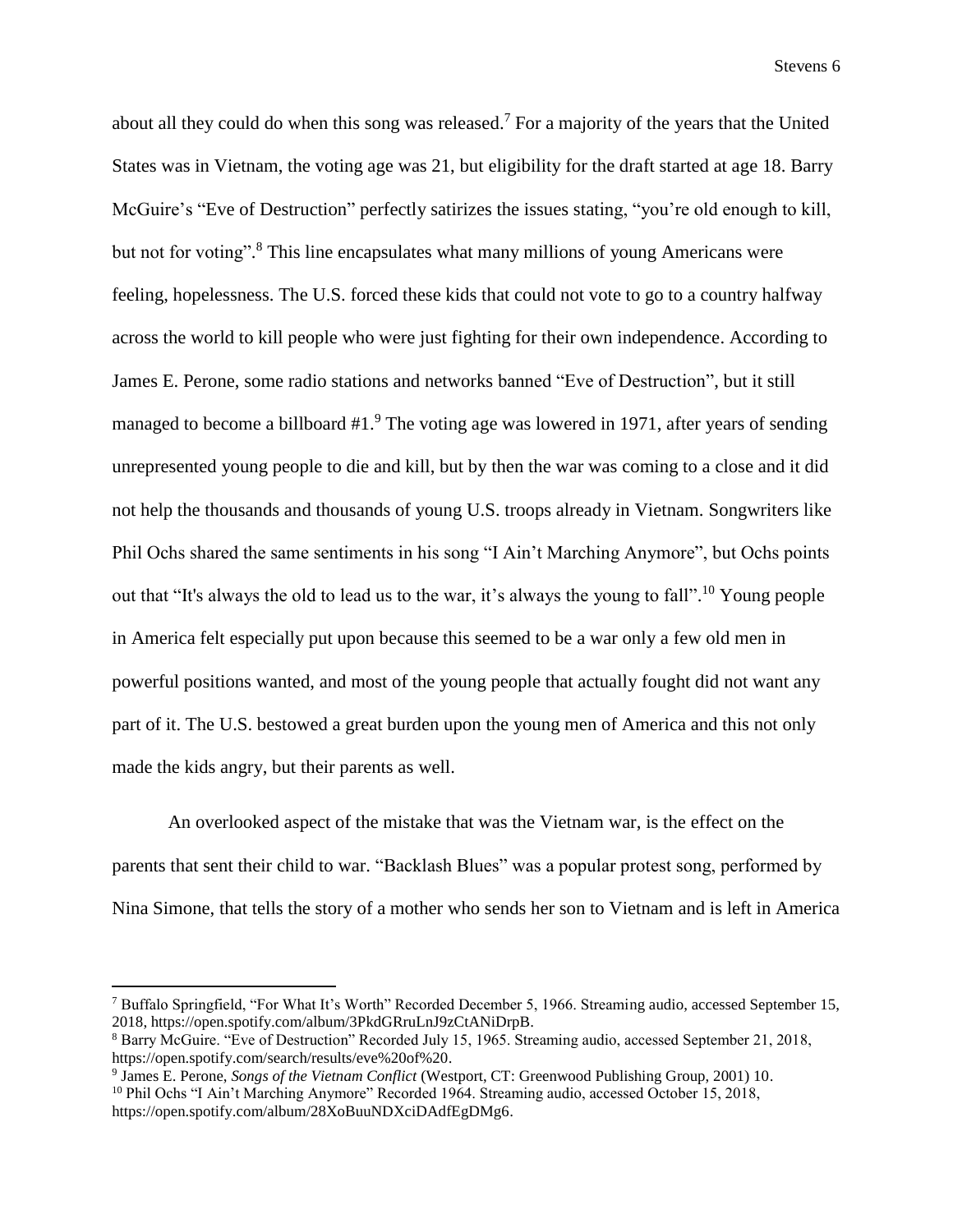in second-class housing, living with racial injustice.<sup>11</sup> It cannot be forgotten that the Vietnam War and the Civil Rights movement were happening simultaneously in America, and there were plenty of raw feelings to go around. "I-Feel-Like-I'm-Fixin'-to-Die-Rag" was another popular protest song of the Vietnam era and it was performed by Country Joe & the Fish at Woodstock. The song starts out with the band chanting "Give me an F", and then the crowd would respond "F!" and they spelled the word fish with this chant, but when it was performed at Woodstock the band started with the usual "Give me an F", only this time they spelled out a different four letter word.<sup>12</sup> This example demonstrates the frustration and angst felt by the younger generation. "I-Feel-Like-I'm-Fixin'-to-Die-Rag" is remembered best for other parts of the song, but the last verse mentions the mothers and fathers of the war:

Well come on mothers throughout the land, Pack your boys off to Vietnam Come on fathers don't hesitate, Send them off before it's too late Be the first one on your block, To have your boy come home in a box.<sup>13</sup>

This song was satirical and almost comedic, but the image of parents sending their kids off to Vietnam and then receiving the news that their kid died was a reality to many thousands of families in America. These two songs show, in different ways, the horrible situation of having to send a child to war and, potentially, to their death.

During the Vietnam War, the United States implemented the draft. Though this was not the first time America relied on the draft to bolster their numbers in wartime, it was the first time that it was unpopular. The U.S. used a draft in WWII when it looked like they might have to intervene, and it was actually a popular idea because the allies were losing, and the American

l

<sup>11</sup> Nina Simone. "Backlash Blues" Recorded 1967, RCA Victor's studio B, Streaming audio, https://open.spotify.com/album/12aKG91Tj6hJFOe90TzcX2.

<sup>12</sup> Kevin Hillstrom and Laurie Collier Hillstrom, *Woodstock* (Detroit, MI: Omnigraphics, Incorporated, 2012) 60.

<sup>&</sup>lt;sup>13</sup> Country Joe and the Fish, "I-Feel-Like-I'm-Fixin'-to-Die-Rag", by Joe Mcdonald, Recorded July-September 1967, Streamed audio, Accessed October 28, 2018, https://open.spotify.com/album/5qLH7ahsjN4qZumjwdlkhT.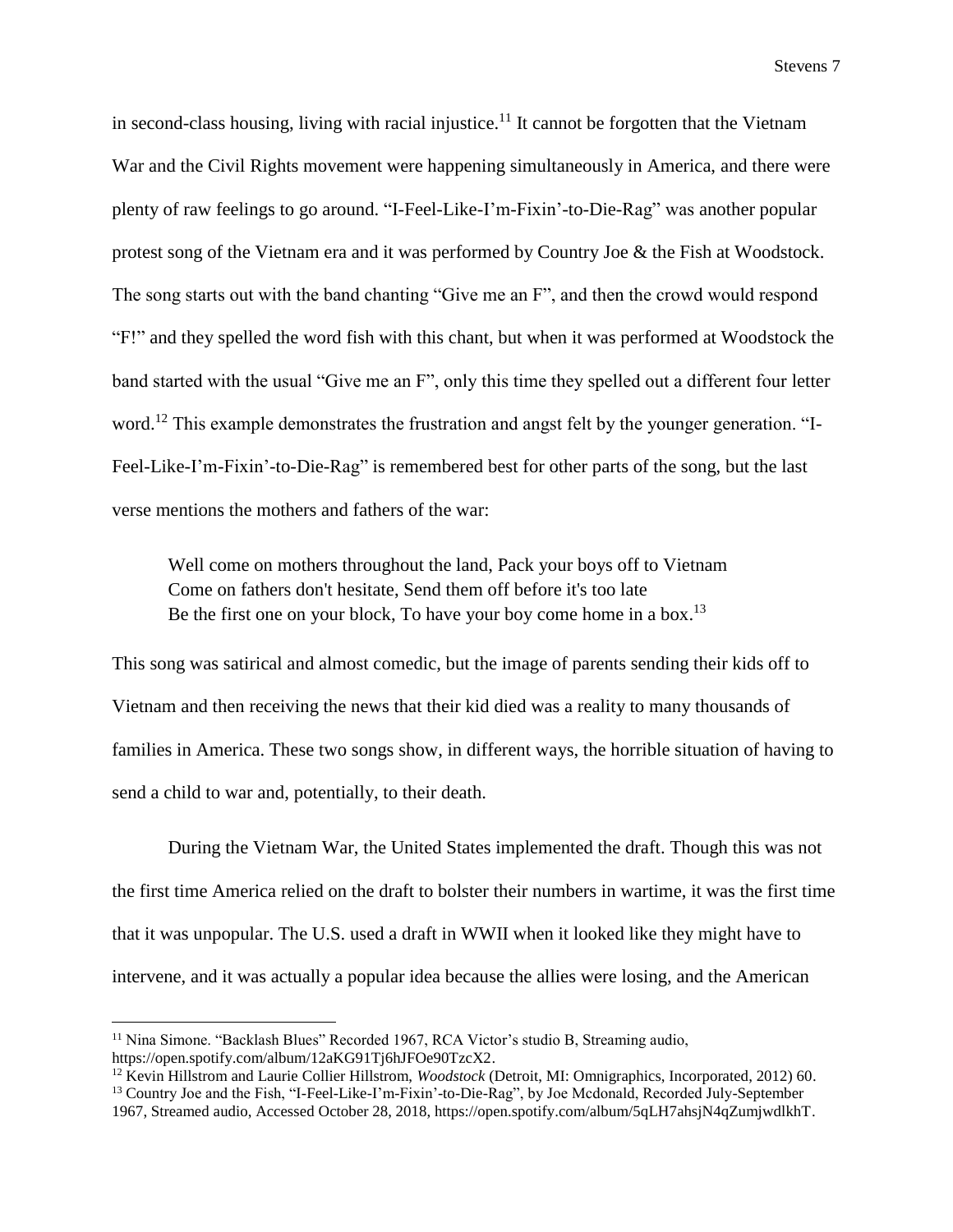people believed in the reasoning for fighting. With the Vietnam War the situation was completely flipped as the conflict in Vietnam was unpopular with the American people and reasoning was shaky. The draft was obviously a target for protest and protest songs because even though the draft was supposed to be random it seemed like the lower-classes of America were the ones chosen.

There were plenty of ways to secure a deferment from the draft, but they all seemed to benefit wealthier people. Young men received deferments for going to college, medical or mental issues, or simply knowing the right people. The idea of well-connected kids getting deferments really annoyed songwriter John Fogerty, who along with the rest of his band Creedence Clearwater Revival, wrote "Fortunate Son", which decried the idea of wealthy Americans avoiding service simply because of their wealth. With lines like "Some folks are born silver spoon in hand, Lord, don't they help themselves" and "It aint me, I aint no millionaires son, no", it was clear who Fogerty was addressing.<sup>14</sup> Along with deferments, there were other less legal ways to avoid Vietnam. An individual could lie about their reasons for going to school, lie about an injury, or even bribe the local draft board, who had the ultimate say over who went and who stayed. These illegal resisters were celebrated or at least supported by some American musicians. American kids could relate when Phil Ochs sang the chorus of "Draft Dodger Rag":

Sarge, I'm only eighteen, I got a ruptured spleen, And I always carry a purse, I got eyes like a bat, And my feet are flat, And my asthma's getting worse, Yes, think of my career, my sweetheart dear, And my poor old invalid aunt, Besides, I ain't no fool, I'm a-goin' to school, And I'm working in a DEE-fense plant.<sup>15</sup>

<sup>&</sup>lt;sup>14</sup> Creedence Clearwater Revival. "Fortunate Son" Recorded 1969, Fantasy Studios, Berkeley, California, Streaming audio, accessed September 15, 2018, https://open.spotify.com/album/31q47gQszFt0CddSyMksgO. <sup>15</sup> Phil Ochs "Draft Dodger Rag" recorded 1964, Streaming audio, accessed October 16, 2018, https://open.spotify.com/album/28XoBuuNDXciDAdfEgDMg6.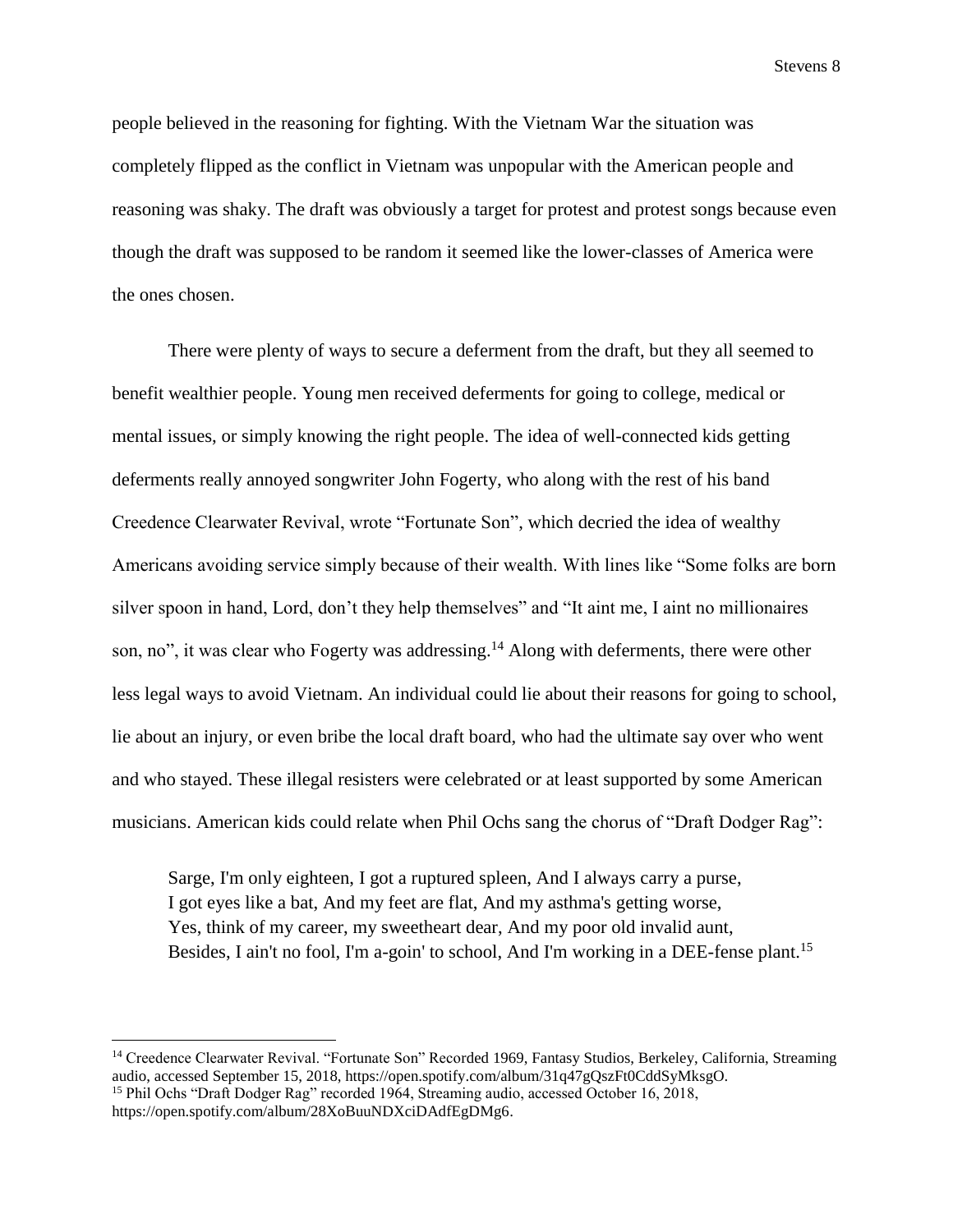Within the verses the singer pretends that he actually supports the war and wants to go to Vietnam. This song points out the absurdity of draft deferments while condemning the entire war. Ochs is also lampooning other odd ways of getting deferments like being gay or working in a factory that supplied weapons or ammunition for the war. Ochs used humor to prove his point. Humor and satire were common in Vietnam War protest songs because the humor mixed with the serious topics made for a more memorable and influential song. <sup>16</sup> The courage and sanity of draft dodgers was celebrated in "Draft Resister" by Steppenwolf, who recognized that these people were just doing what they believed to be right, in the face of terrible punishments.<sup>17</sup> Steppenwolf felt for the kids that had to choose between going to potentially die in Southeast Asia or stay home and go to jail. The draft put many thousands of Americans in this awful position and this created more anger and division over Vietnam.

The Vietnam War offered opportunities to musicians and songwriters of the era to get their frustrations out about the whole topic of war. There were several anti-war protest songs not specifically about Vietnam, but war in general, and these overall anti-war songs became some of the most enduring songs of the era because of their connection to Vietnam. "War" performed by Edwin Starr asked "War, huh, yeah, what is it good for?" and then answered, "Absolutely nothing".<sup>18</sup> The message of the song was obvious and simple. Starr thought that all war was completely useless. This song was especially potent for soldiers like David Samples, who said about "War", "It had a message and to a lot of us it came loud and clear".<sup>19</sup> Even the soldiers that

<sup>&</sup>lt;sup>16</sup> Duane Fish, "Songs of the Sixties: A Rhetorical Examination of Songs as a Protest Against the Vietnam War" (PhD diss., The University of Utah, 1994) 225-226.

<sup>&</sup>lt;sup>17</sup> Steppenwolf "Draft Resister" Recorded 1969, American Recording Co. Studio, Studio City, CA, Streaming audio, accessed October 16,2018 https://open.spotify.com/album/3TQWgonBLY6GKL2PAO9DOK.

<sup>&</sup>lt;sup>18</sup> Edwin Starr. "War" By Norman Whitfield and Barrett Strong, Recorded May 15, 1970, Hitsville USA (Studio A), Detroit, Michigan, Streaming audio, Accessed September 21, 2018.

<sup>&</sup>lt;sup>19</sup> Doug Bradley and Craig Werner, *We Gotta Get Out of This Place*. (Amherst, MA: University of Massachusetts Press, 2015), 42-43.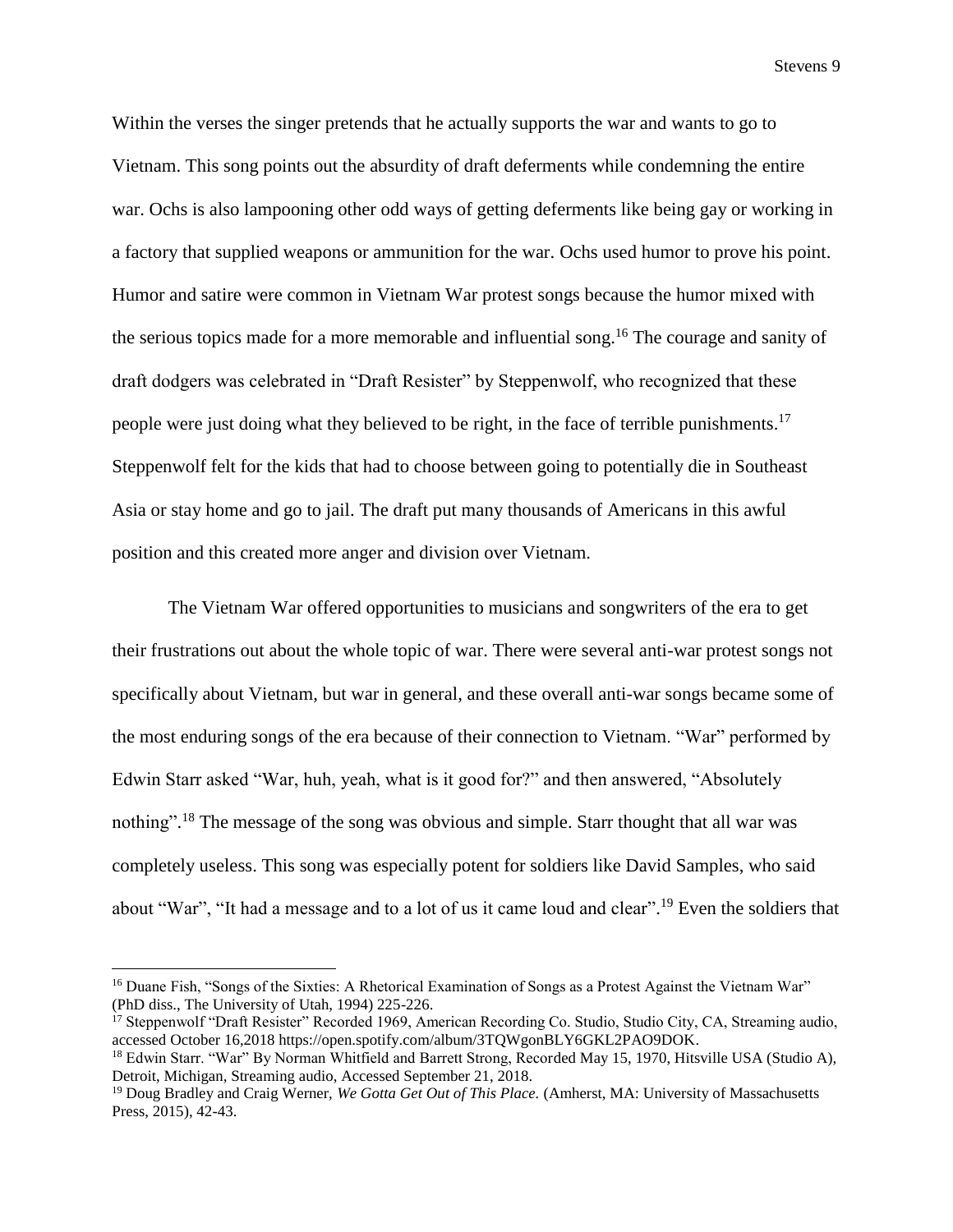were fighting the war were listening to anti-war protest songs and relating to their messages. Several anti-war songs from the late 1960s became hits based on their opposition to war. One example is "What's Going On" by Marvin Gaye in which Gaye seems perplexed over Vietnam and U.S. involvement there. Gaye provided a solution singing, "We don't need to escalate, You see, war is not the answer, For only love can conquer hate<sup>"20</sup>, but there did not seem to be much love in the hearts of people sending young American kids to war.

All of this anger that young people were holding had to be directed somewhere and that place was right at the leaders of the U.S. at the time. Lyndon Johnson was president from 1963- 1969, when the largest buildup and heaviest fighting took place, so he was targeted in many protest songs. The most scathing protest songs were directed towards Lyndon Johnson and his actions because of the dishonesty, secrecy, and ignorance associated with the whole affair in Vietnam. While campaigning for the presidency in 1964, and also when he assumed office, Johnson promised not to escalate the war in Southeast Asia. In a speech just a few weeks prior to the election of 1964 Johnson said, "We are not about to send American boys nine or ten thousand miles away from home to do what Asian boys ought to be doing for themselves".<sup>21</sup> Songs like "Lyndon Johnson Told the Nation" by Tom Paxton called the president out by name and calls out Johnson's hypocrisy on American involvement in Vietnam, Paxton pointed out another controversy in the second half of the chorus singing "though it isn't really war, we're sending 50,000 more to save Vietnam from the Vietnamese", meaning that since congress never declared war, Johnson was acting of his own accord in Vietnam.<sup>22</sup> Paxton uses this song to express his

<sup>&</sup>lt;sup>20</sup> Marvin Gaye, "What's Going On" Recorded June 1, July 6,7,10, 1970, Hitsville USA, Studio A, Streaming audio, accessed September 23, 2018, https://open.spotify.com/album/6qX4eoPWGt eMdJMqGOwPTs.

<sup>21</sup> G. Calvin Mackenzie, *The Imperiled Presidency: Leadership Challenges in the Twenty-First Century* (Lanham, MD: Rowman & Littlefield, 2016) 43.

<sup>&</sup>lt;sup>22</sup> Tom Paxton. "Lyndon Johnson Told the Nation" Recorded 1965, Streaming audio, Accessed October 15, 2018, https://open.spotify.com/album/49MMiTWQbXb4wwXwi07eDG.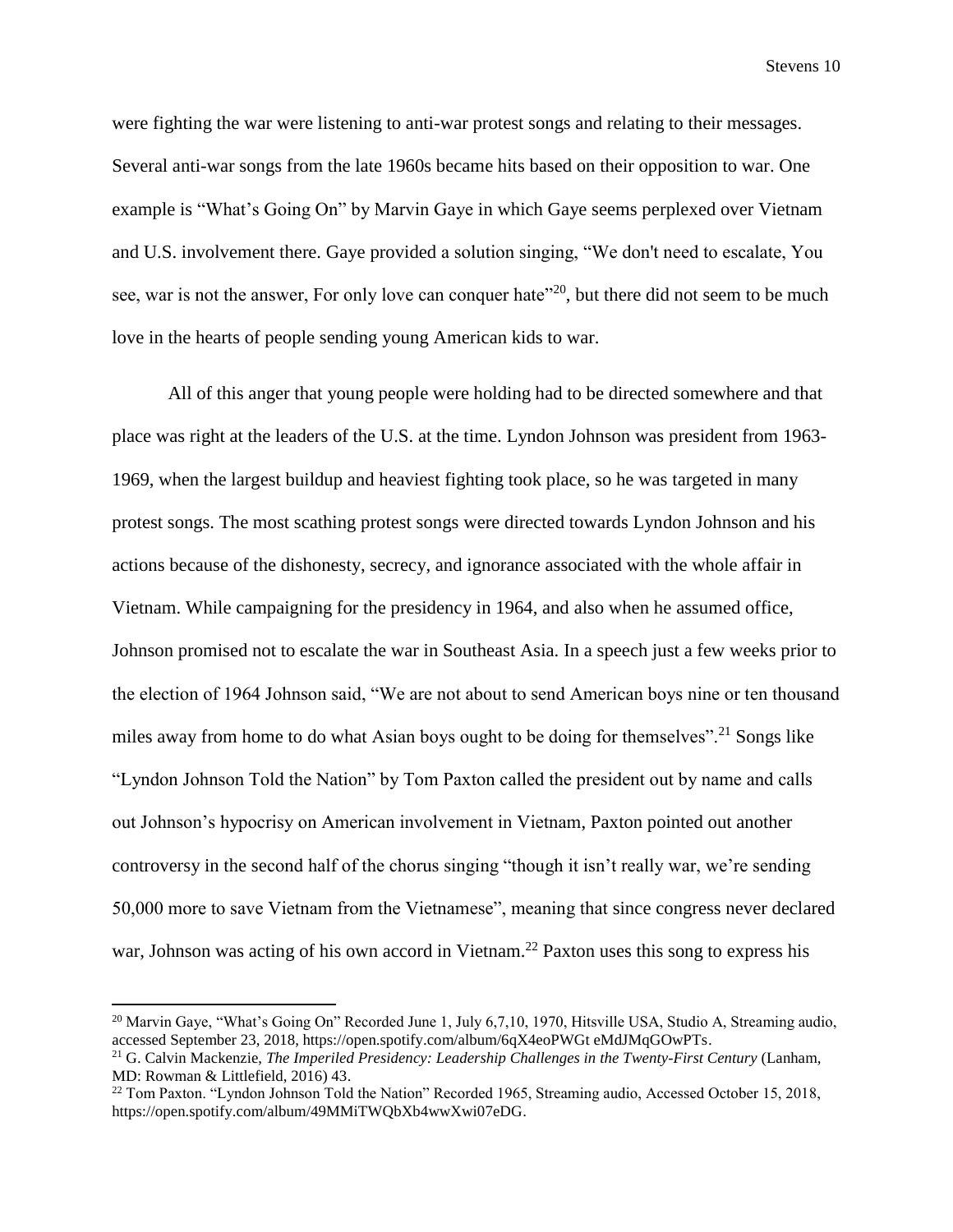feeling of confusion related to the U.S. involvement in Vietnam. Other writers like Pete Seeger were much less overt in their message, but the criticism was there, nonetheless. Seeger's allegorical "Waist Deep in the Big Muddy" sees a platoon of training soldiers almost drown in the Mississippi because their captain refuses to allow the men to turn back and when the captain drowns himself, the sergeant takes command and turns the men around.<sup>23</sup> The whole situation was a thinly veiled reference to Vietnam and the captain, also called "the big fool" in the song, was obviously Lyndon Johnson.

The American people lost faith in the president during this time and these protest songs provide evidence of that. Bob Dylan was a young songwriter during the Vietnam war and his feelings for the war and those responsible were obvious. In one of, if not, the most disrespectful and acrimonious protest songs ever written, "Masters of War", lines like "That even Jesus would never forgive what you do" and "And I hope that you die…And I'll stand over your grave 'til I'm sure that you're dead", Dylan made sure listeners knew he was furiously angry about the situation. Dylan sings about wishing death on the people responsible for not only Vietnam, but all wars everywhere. <sup>24</sup> According to Mike Marqusee, Dylan would go on to use this song to protest many different American military involvements, performing it in public during both the First Gulf War and the Iraq war.<sup>25</sup> Dylan himself was surprised with the cruelty of the lyrics to "Masters of War" writing "I don't sing songs which hope people will die, but I couldn't help it in this one. The song is a sort of striking out, a reaction to the last straw, a feeling of what can you

<sup>23</sup> Pete Seeger, "Waist Deep in the Big Muddy" Streaming audio, Accessed September 24, 2018, https://open.spotify.com/album/5dAW14NIDSNUHmcwDazAES.

<sup>24</sup> Bob Dylan. "Masters of War" Recorded April 24, 1963, Streaming audio, Accessed September 24, 2018, https://open.spotify.com/album/0o1uFxZ1VTviqvNaYkTJek.

<sup>25</sup> Mike Marqusee. *Wicked Messenger: Bob Dylan and the 60s.* (New York: Seven Stories Press, 2011)1-2. Dylan performed "Masters of War" at the 1991 Grammy's and again in 2004 on the day before the presidential election.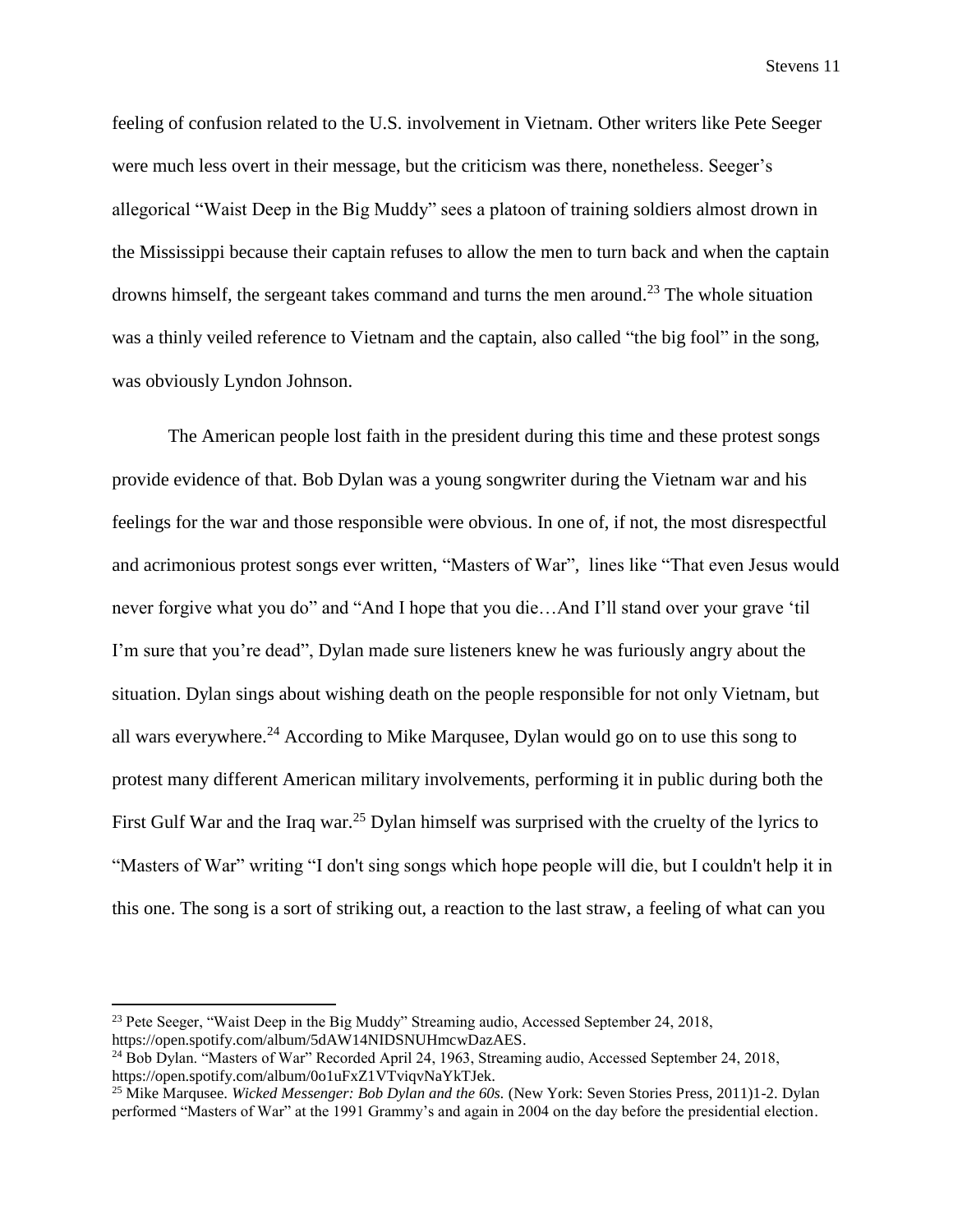do?".<sup>26</sup> Now wishing death on people may not be the best strategy, but the feelings behind the song were real and the popularity of the song proves Americans were feeling the same way. Wayne Hampton analyzing Dylan and "Masters of War" wrote that never before had a song as harsh became so popular.<sup>27</sup> The seriousness of the war was translated into the protest songs about it, and this gave the songs more weight as part of the larger protest of the Vietnam War.

The Vietnam War had so many different facets and there were horrible things occurring to everyone involved in Vietnam, from the soldiers, to the families, to the protesters on the street and there were protest songs written about each one of these facets. One of the more recognizable protest songs from the era is called "Ohio" by Crosby, Stills, Nash, & Young, which tells the story of four college students at Kent State University being murdered by the Ohio National Guard for protesting the Vietnam War.<sup>28</sup> College students at Kent State University planned a protest on campus of the Cambodian campaign of the Vietnam War, but some protesters began throwing rocks and the Ohio National Guard was called in to disperse the students. The National Guard forced the students off the large, grassy, common area on the campus, and then the Guard turned to leave the area. As the National Guard marched away, an officer turned back and began firing at the students, causing several other guardsmen to fire their weapons at the students. In total four students were killed, and many more were wounded. This event stirred up so much resistance to the war and this song only amplified the protests. Another negative aspect of the Vietnam War was the treatment of veterans once they returned home from duty and this issue was examined in probably the most misunderstood and misused protest song

l

<sup>&</sup>lt;sup>26</sup> Bob Dylan. Liner notes to The Freewheelin' Bob Dylan, Bob Dylan, Columbia, CL 1986, 1963.

<sup>27</sup> Wayne Hampton, *Guerrilla Minstrels: John Lennon, Joe Hill, Woody Guthrie and Bob Dylan* (Knoxville, TN: The University of Tennessee, 1986) 160.

<sup>&</sup>lt;sup>28</sup> Crosby, Stills, Nash, & Young, "Ohio" Recorded May 21, 1970, Streaming Audio, accessed September 15, 2018, https://open.spotify.com/album/5C1NUv7hNWS6n0GBtLetKM.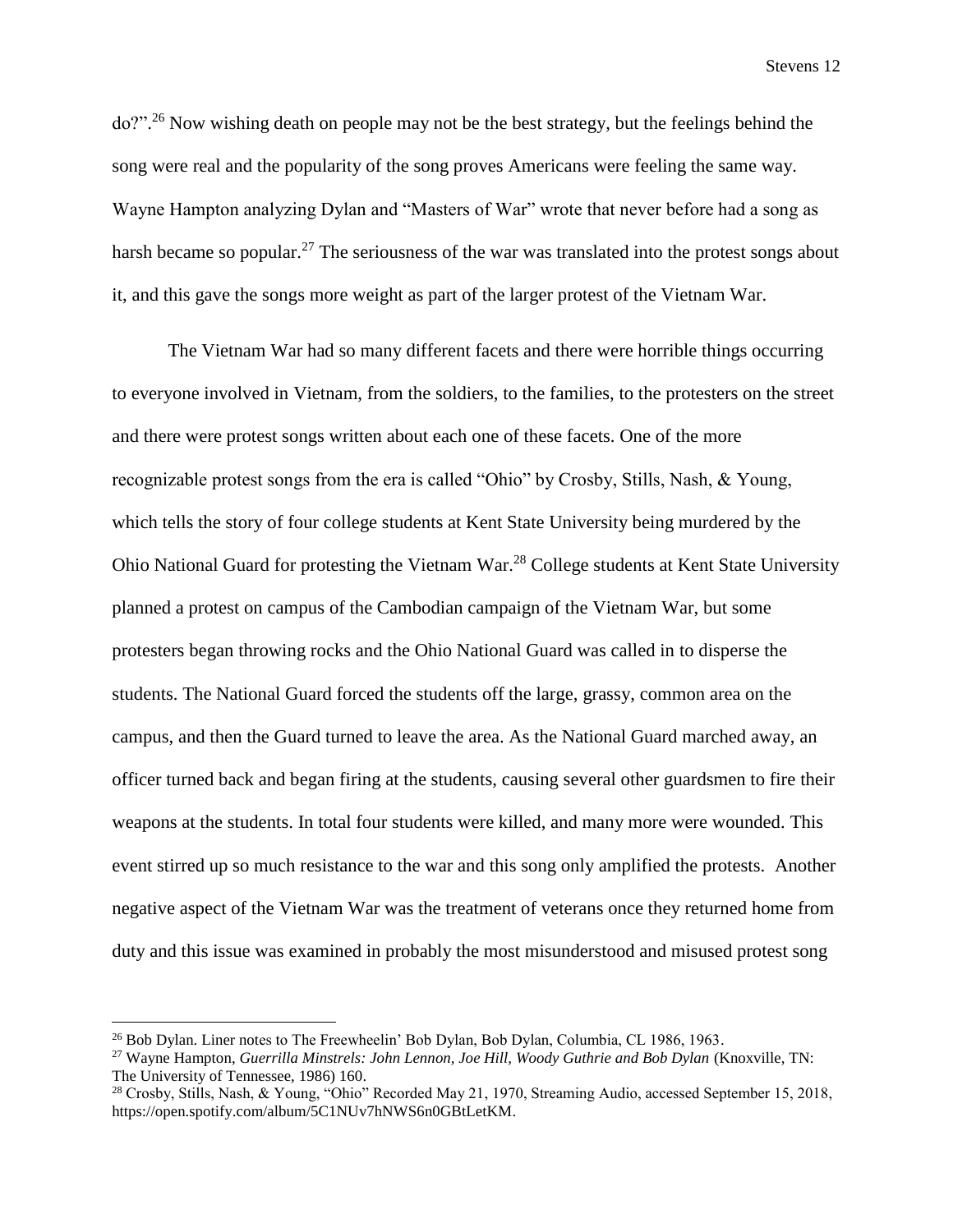ever. In the 1980s, Bruce Springsteen wrote "Born in the USA", and by then he had time to see the mistreatment of soldiers returning from Vietnam. These troops that went to fight for the U.S. and when they came back, they could not get the help they needed whether it was medical attention, housing, or just a little help occasionally. The verses of the song describe the terrible situations these veterans were going through, and make the patriotic chorus, in which Springsteen practically screams the repeated line "Born in the U.S.A." four times, sound sarcastic or ironic.<sup>29</sup> Even though these men were born in the USA, fought for it, and died for it, they were treated as outcasts and this irked Springsteen and many other Americans like him.

Vietnam was a horrible mistake in the eyes of many looking back on it, and the music of the era can be used to understand the feelings of the young people and protesters who opposed the war. It does not take long listening to Vietnam war protest songs to get a sense of the anger, distrust, and opposition towards almost all aspects of the Vietnam War, from the draft, to the president, and the reason for U.S. involvement in Southeast Asia. People in America were losing their brothers, fathers, cousins, friends, and family and they just wanted this war to end. The protest songs were a way of coping with the pain and somewhere to turn their anger. While there were songs and musicians that supported the war, they were vastly outnumbered by the protesters of Vietnam. The Vietnam War was unique in American history and from that came the most unique protest, one that was led by songs and songwriters. These songs became the anthems and battle cries of protesters all around the world for many years after with some still being reworked and reimagined today. To say these songs were influential is an understatement. They seemed to effect real change in America during the Vietnam War which is the objective of

<sup>&</sup>lt;sup>29</sup> Bruce Springsteen, "Born in the U.S.A.", Recorded April 1, 1982, Power Station, New York City, Streamed audio, Accessed October 27, 2018, https://open.spotify.com/album/0PMasrHdpaoIRuHuhHp72O.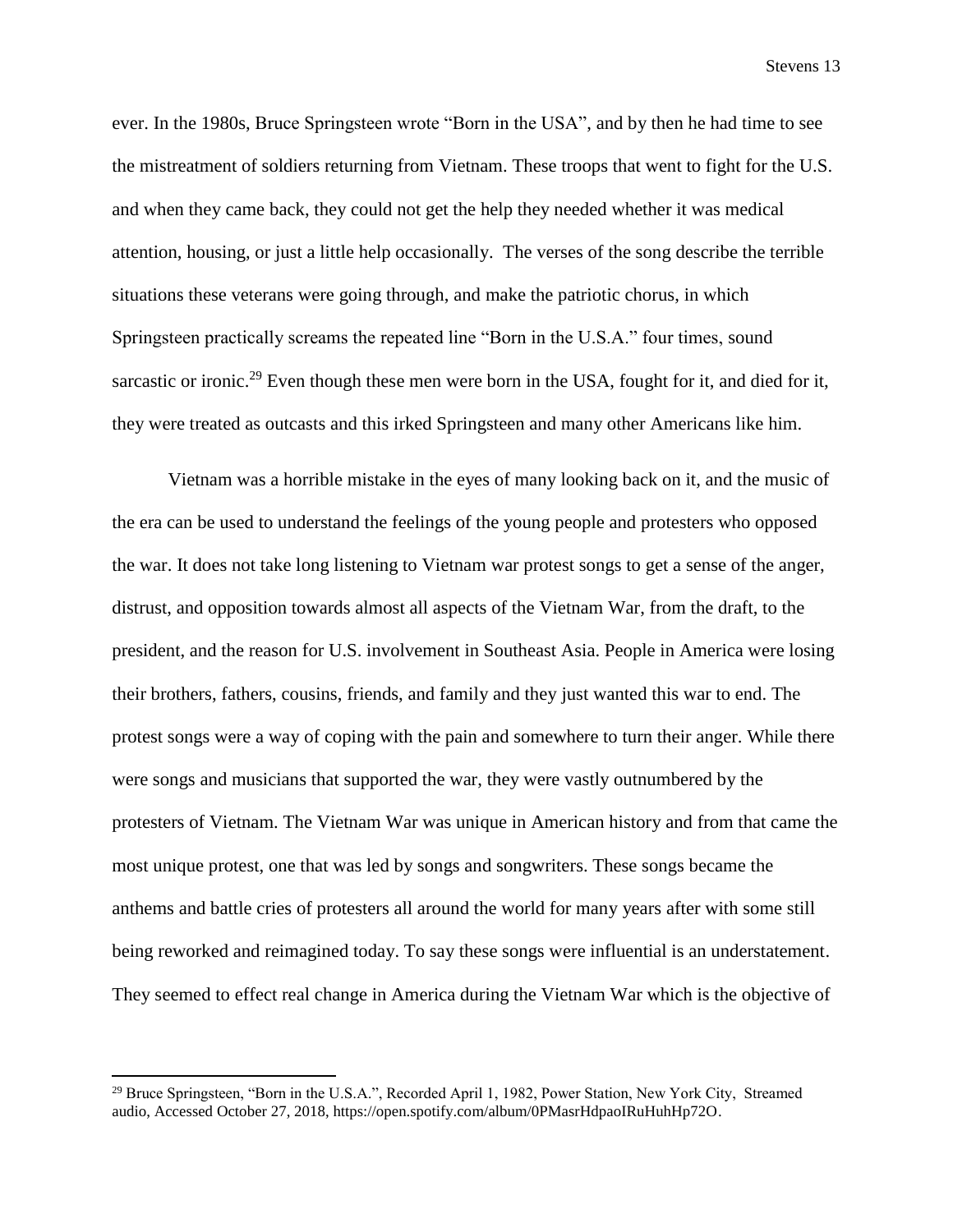most protests. The Vietnam War protest movement was a perfect storm to create some of the greatest protest songs, because all-time great lyricists and musicians were pouring all of their feelings of rage, confusion, and grief into their work and creating new feelings with each new song. These musicians used their awesome talent to create great songs that also have a serious and relevant message.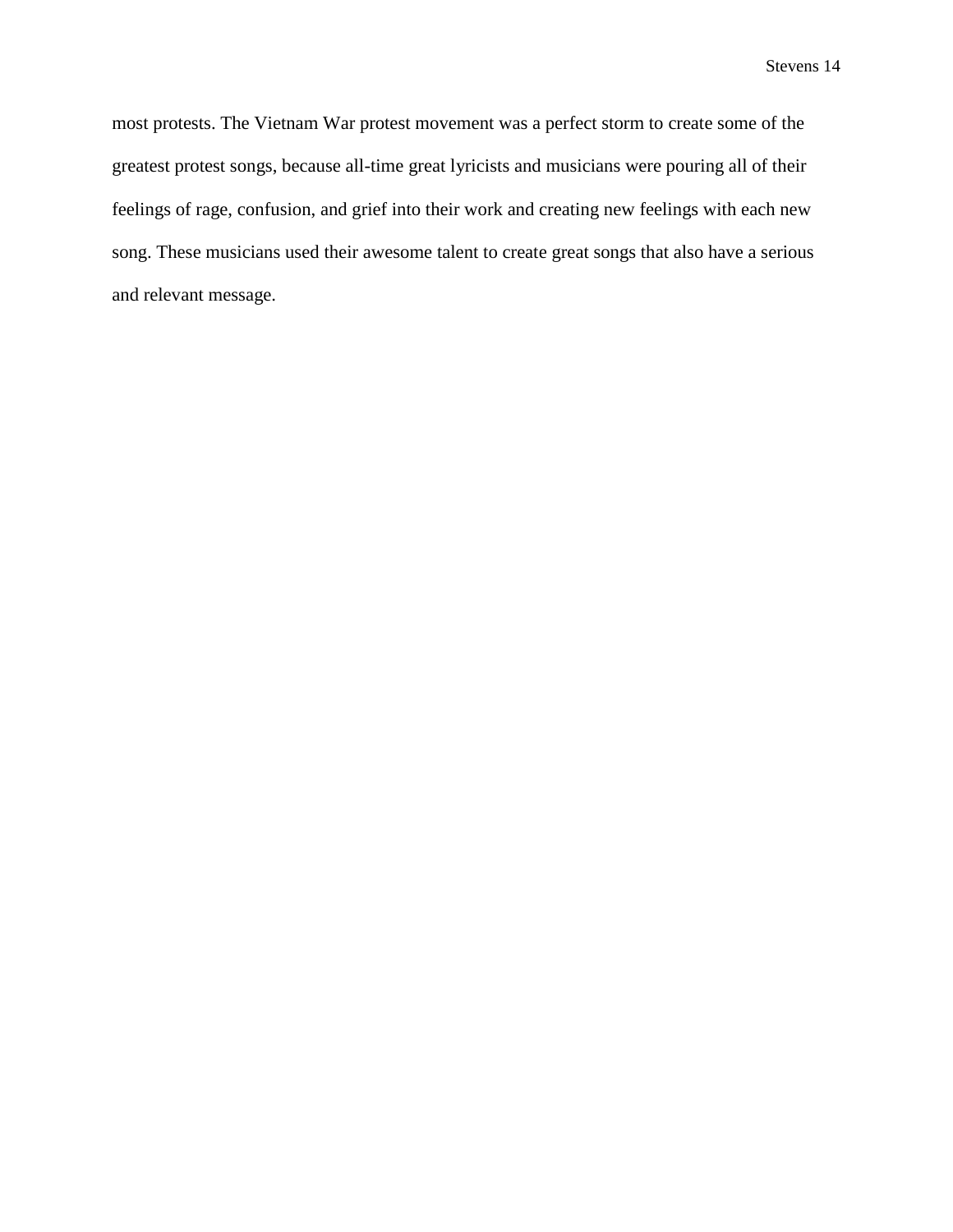### Bibliography Primary Sources

#### Songs

- Creedence Clearwater Revival. "Fortunate Son" *Willy and the Poor Boys*. Fantasy Records 8397, Record, 1969. Streaming audio,<https://open.spotify.com/album/31q47gQszFt0Cdd> SyMksgO.
- Crosby, Still, Nash, & Young. "Ohio" *4 Way Street.* Recorded May 21, 1970, Atlantic Records SD 2-902, 2018, Streaming audio,<https://open.spotify.com/album/5C1NUv7hNWS6n0> GBtLetKM
- Dylan, Bob. "Masters of War." *The Freewheelin' Bob Dylan.* Recorded April 24, 1963. Columbia Records CL 1986, 2018, Streaming audio, <https://open.spotify.com/album/0o1uFxZ1VTviqvNaYkTJek>
- Marvin Gaye. "What's Going On" *What's Going On.* Recorded June 1, July 6,7,10, 1970, Tamla TS-310, Streaming audio,<https://open.spotify.com/album/6qX4eoPWGteMdJMqG> OwPTs
- McDonald, Joe. "I-Feel-Like-I'm-Fixin'-to-Die-Rag." *I Feel Like I'm Fixin' to Die.* Recorded July-September 1967. Vanguard VRS-9266, 1967, Streaming audio, [https://open.spotify.com/album/5qLH7ahsjN4qZumjwdlkhT.](https://open.spotify.com/album/5qLH7ahsjN4qZumjwdlkhT)
- McGuire, Barry. "Eve of Destruction" *Eve of Destruction.* Recorded July 15, 1965. Dunhill Records, 45-D-4009, August 1965. Streaming audio, <https://open.spotify.com/album/6smmFpDUzGZnlRCckORkXW>
- Ochs, Phil. "Draft Dodger Rag" *I Ain't Marching Anymore.* Recorded 1964. Elektra, EKS- 7287, 1965. Streaming Audio,<https://open.spotify.com/album/28XoBuuNDXciDAdfEgDMg6>
- Ochs, Phil. "I Ain't Marching Anymore" *I Ain't Marching Anymore.* Recorded 1964, elektra, EKS- 7287, Streaming audio,<https://open.spotify.com/album/28XoBuuNDXciDAdfE> gDMg6
- Paxton, Tom. "Lyndon Johnson Told the Nation" *Ain't That News.* Recorded 1965, Elektra EKS-7298 1965. Streaming audio, <https://open.spotify.com/album/49MMiTWQbXb4wwXwi07eDG>
- Seeger, Pete. "Waist Deep in the Big Muddy" *Waist Deep in the Big Muddy and other Love Songs.* Recorded 1967, Columbia CS 9505 1967, Streaming audio, <https://open.spotify.com/album/5dAW14NIDSNUHmcwDazAES>
- Simone, Nina "Backlash Blues" *Nina Simone Sings the Blues.* Recorded 1967. RCA Victor LSP-3789, LSP 3789 1967. Streamed audio, [https://open.spotify.com/album](https://open.spotify.com/album%20/12aKG91Tj6hJFOe90TzcX2)  [/12aKG91Tj6hJFOe90TzcX2](https://open.spotify.com/album%20/12aKG91Tj6hJFOe90TzcX2)
- Springfield, Buffalo. "For What It's Worth" *Buffalo Springfield.* recorded December 5, 1966. Atco Records 123, Record, 1967. Streaming audio, https://open.spotify.com/album/3PkdGRruLnJ9zCtANiDrpB.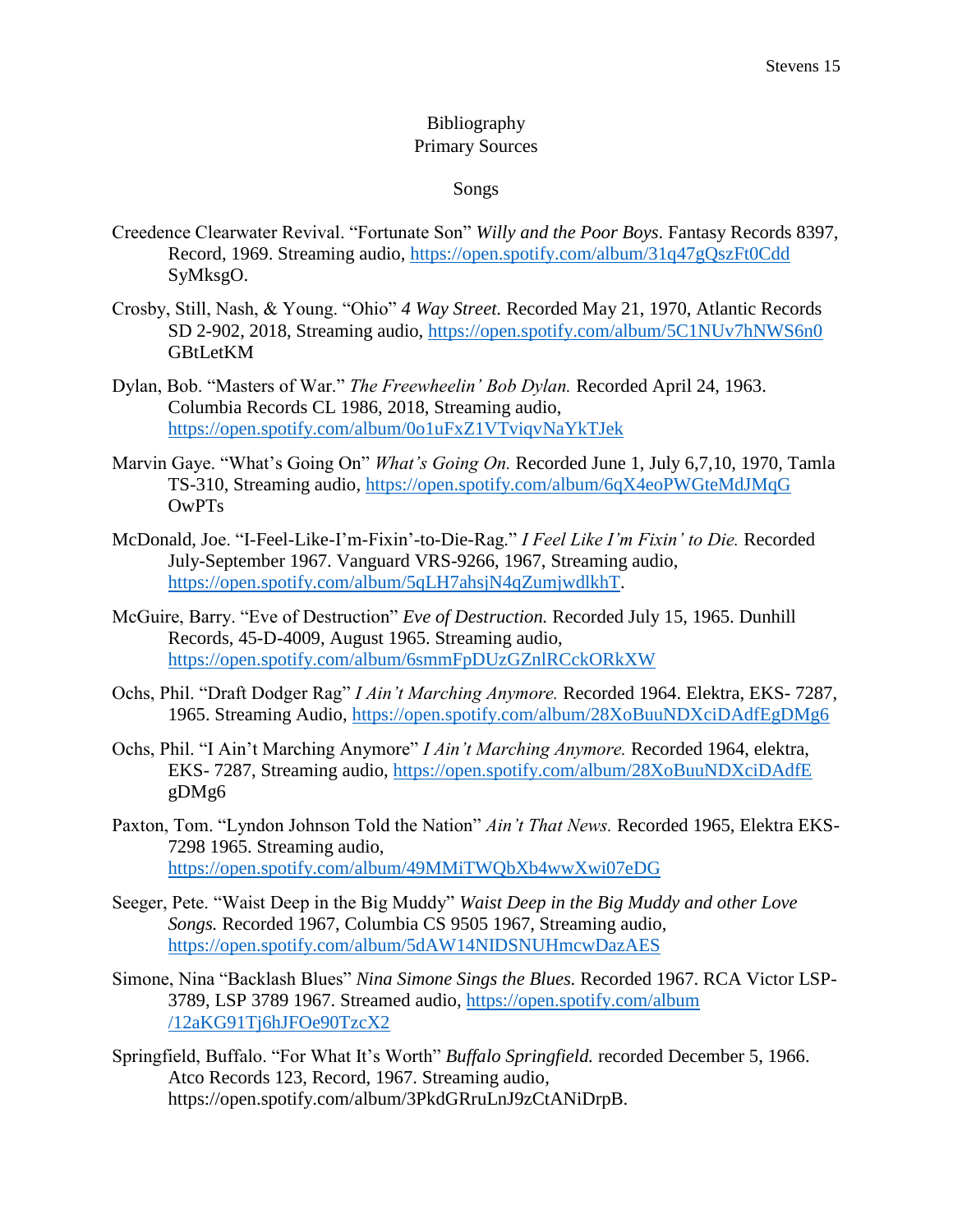- Springsteen, Bruce. "Born in the U.S.A." *Born in the U.S.A.* Recorded April 1, 1982, Columbia QC 38653, 1984, streamed audio, <https://open.spotify.com/album/0PMasrHdpaoIRuHuhHp72O>
- Starr, Edwin. "War" *War & Peace.* Recorded May 15, 1970. Hitsville, USA, 2018. Streamed audio.<https://open.spotify.com/album/1uQUjWpTiZ5jEPYzkj6xtz>
- Steppenwolf "Draft Resister" *Monster.* Recorded 1969, streamed audio, Dunhill, ABC Records DS-50066 1969, streamed audio, <https://open.spotify.com/album/3TQWgonBLY6GKL2PAO9DOK>

#### Liner Notes

Dylan, Bob. Liner notes to The Freewheelin' Bob Dylan, Columbia CL 1986, CD, 1963

Secondary Sources

#### **Books**

- Anderson, David, ed., *The Columbia History of the Vietnam War.* New York, NY: Columbia University Press, 2011.
- Bradley, Doug and Craig Werner. *We Gotta Get Out of This Place: The Soundtrack of the Vietnam.* Amherst, MA: University of Massachusetts Press, 2015.
- Denisoff, R. Serge. *Songs of Protest, War and Peace: A Bibliography and Discography.* Santa Barbara, CA: ABC-Clio, 1973.
- Hampton, Wayne. *Guerrilla Minstrels: John Lennon, Joe Hill, Woody Guthrie and Bob Dylan.* Knoxville, TN: The University of Tennessee, 1986.
- Hillstrom, Kevin, Laurie Collier Hillstrom, and Diane M. Sawinski. *Vietnam War Reference Library.* Detroit, MI: UXL, 2001.
- Hillstrom, Kevin, Laurie Collier Hillstrom, *Woodstock.* Detroit, MI: Omnigraphics, Incorporated, 2012
- Mackenzie, G. Calvin. *The Imperiled Presidency: Leadership Challenges in the Twenty-First Century.* Lanham, MD: Rowman & Littlefield, 2016.
- Marqusee, Mike. *Wicked Messenger: Bob Dylan and the 60s.* New York: Seven Stories Press, 2010.
- Perone, James E. *Songs of the Vietnam Conflict.* Westport, CT: Greenwood Publishing Group, 2001.

### **Dissertations**

Carillo, Juan Rene. "The Influence of Protest Songs on the U.S. Public: A Vietnam War Perspective" Master's thesis, The University of Texas at El Paso, 2014. Accessed October 5, 2018, ProQuest Dissertations & Theses, 2014.